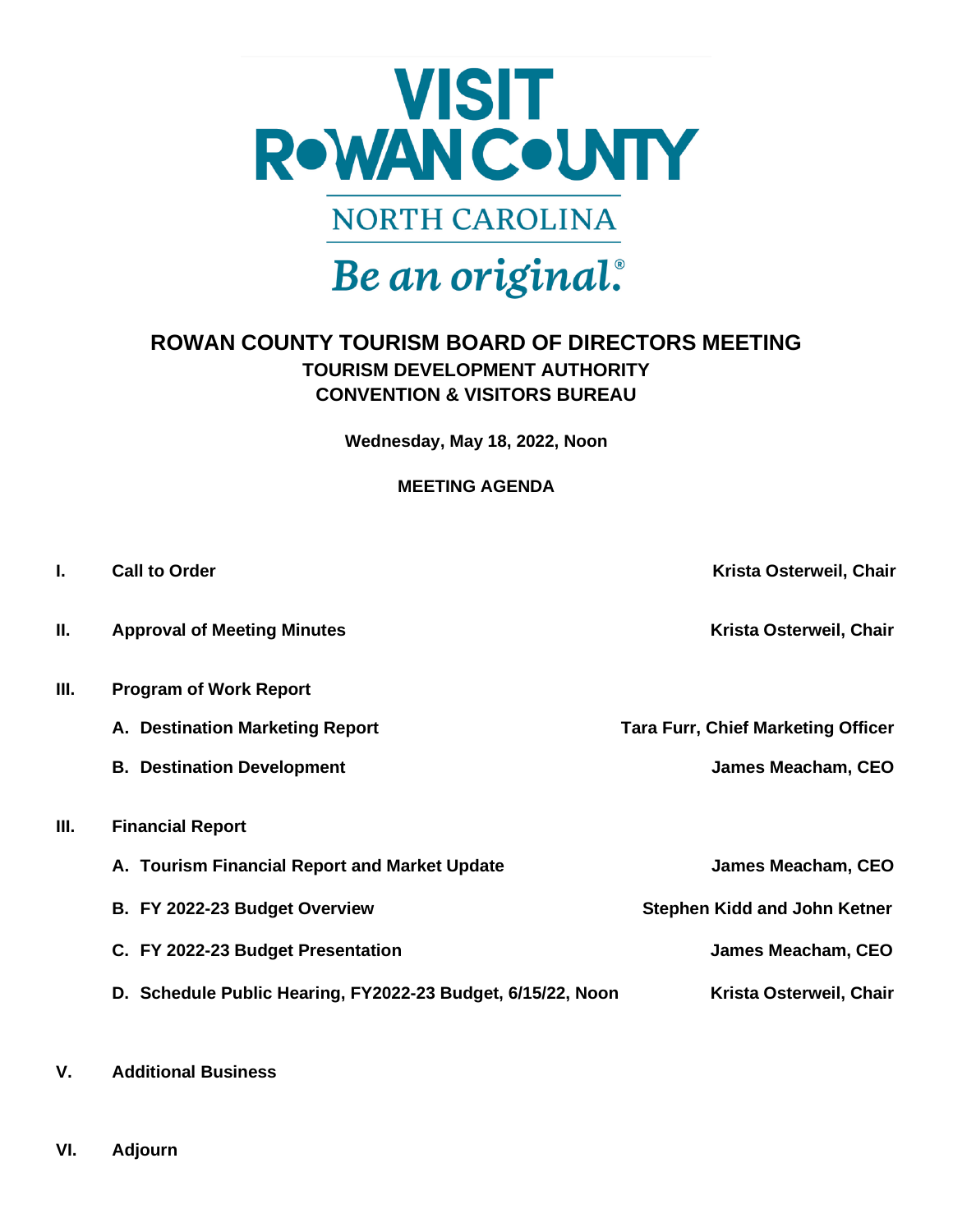

## Be an original.

## **ROWAN COUNTY TOURISM BOARD OF DIRECTORS MEETING**

Wednesday, April 20, 2022: 12:00 pm

#### **BOARD MEETING MINUTES**

**Board Members Attending:** Don Bringle, Vivian Hopkins, Sada Troutman, Craig Pierce, Krista Osterweil, Cyndi Greenwood, Stephen Kidd, John Ketner (Virtual), Michelle Patterson (virtual), Karen Alexander

**Guest:** Chris Cavanaugh

**TDA Staff:** James Meacham, Sarah Michalec, Tara Furr, Brooke Arrowood

#### **RCTDA Call to Order**

Osterweil called the RCTDA to order at 12:00pm.

#### **Approval of the Minutes**

Motion: Craig Pierce made the motion for approval of the March 2022 minutes. Second: Stephen Kidd Motion: Approved

#### **Organizational & Financial Update**

Meacham gave an organizational update through March 31, 2022. Meacham reported revenue on an accrual basis fiscal year to date from occupancy taxes equals \$912,058 and are 35% ahead of initial 2021-22 budget projections. Meacham reported that through February 2022 collections were 52.3% higher than February 2021. February 2022 occupancy tax collections were the highest monthly collection on record for the month of February eclipsing the previous February record set in 2020. March occupancy taxes are projected to come in at \$110,000.

Meacham reported total current assets of \$504,061, a decrease of \$10,741 since the last report. Accounts receivables were \$203,585 consisting of February and March occupancy taxes. Cash on hand was on March 31, 2022, was \$300,476 a decrease of \$21,876 driving by increased marketing expenditures in March 2022. Unrestricted cash on hand has increased by \$133,372 since the start of the fiscal year. Total assets equaled \$3,356,572 as of March 31, 2022.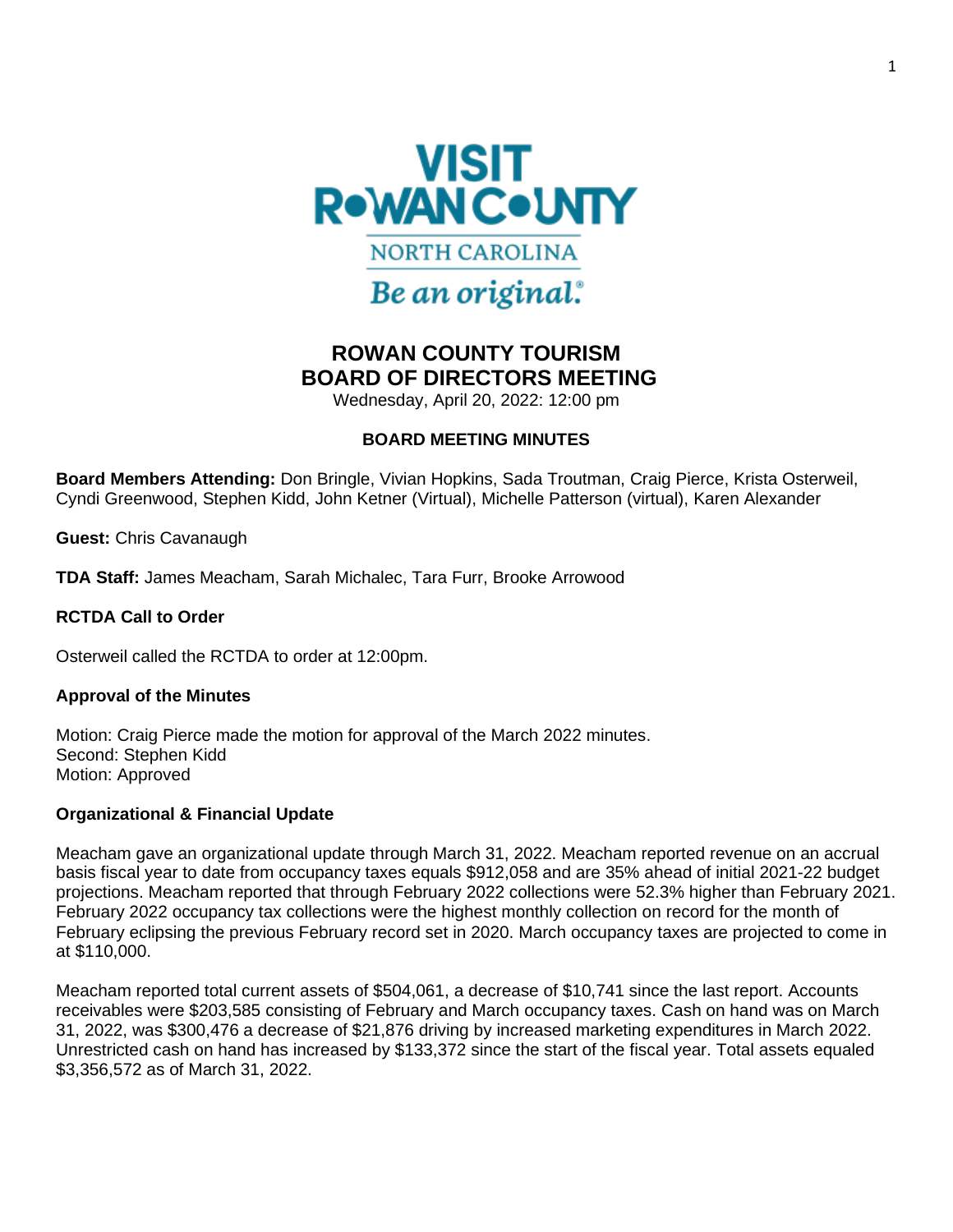#### **Destination Marketing Report**

Meacham reported that hotel rates and occupancy rates continue to be very healthy through the month of March. Occupancy rates were 70% and average daily rate was \$98.40. Rev Par which distinguishes profitability shows a 54% increase year to date from the previous period. Performance continues to exceed the pre-pandemic year of 2018-19. So, more people staying overnight and paying more for the rooms.

Michalec reported that the e-Newsletter had a 31.84% open rate last month, up from 18% at the end of 2021. Michalec reported that the new visitrowancountync.com website launches later today. Staff will be spending the next several days perfecting every page of the site and will have a detailed tour for the board at the May meeting. The Root Rez online booking platform which has been live since the fall has worked well with Thomas the Train with twenty-seven room nights booked with \$4200 in revenue for those booking. This platform has been an efficiency saver for staff, hotels, and customers.

The social media big buzz this month has been centered around the Cannon Ballers ticket giveaway. This giveaway has been very popular. The total digital impact year to date places engagement at 97,000 visitors and reach at 1.6 million. Staff has started the Datafy set up process that was discussed last month with the development of the clusters that were presented to the Board. The main clusters include Lodging, communities,' attractions, outdoor recreation, art, cultural and heritage, liquid tourism, dining, downtown Salisbury, colleges, annual events and countywide. Within each of those categories are dozens of points of interest across Rowan County.

Furr reported that were Trolley bookings year to date are at 33 and demand for group rentals is returning to pre-pandemic levels.

Furr said packages are back and sales are going well. Packages on sale now include Day Out with Thomas and Wine about Winter. The new package booking system as Michalec mentioned is in place and is working well. Furr thanked the hoteliers on the board for their assistance in getting the new booking platform working and the bugs worked out.

Furr reported that tourism support this month includes Earth Day Jam and the Cheerwine Festival. Furr said she is happy to see the group business returning to the area. Rail Passenger Car Conference is back on the books for 2023, the Smoke-out will be at the Fairgrounds this September, Little League Tournament in July, and Camp Elite at Catawba College this summer.

Looking ahead, Furr reported that the new website launch is today, the tourism hospitality appreciation event will take place on May 5<sup>th</sup> at the Cannon Ballers Atrium Health Stadium. Furr reminded the board they are all invited and to please RSVP using the email link to receive their free tickets. There will be giveaways, free refreshments, and fireworks at the events. Furr encouraged everyone to attend and bring their families.

Furr reported that the second photo shoot will take place next week. Sites will include Patterson Farms, NCTM, Dan Nicholas Park, Tiger World, Douglas Vineyards, New Sarum and others. Furr reviewed the outline of the spring and summer marketing ads and promotions. The PSA billboards will go up in May.

Meacham reported that Arrowood is getting out around the county meeting with community partners collecting information and meeting partners.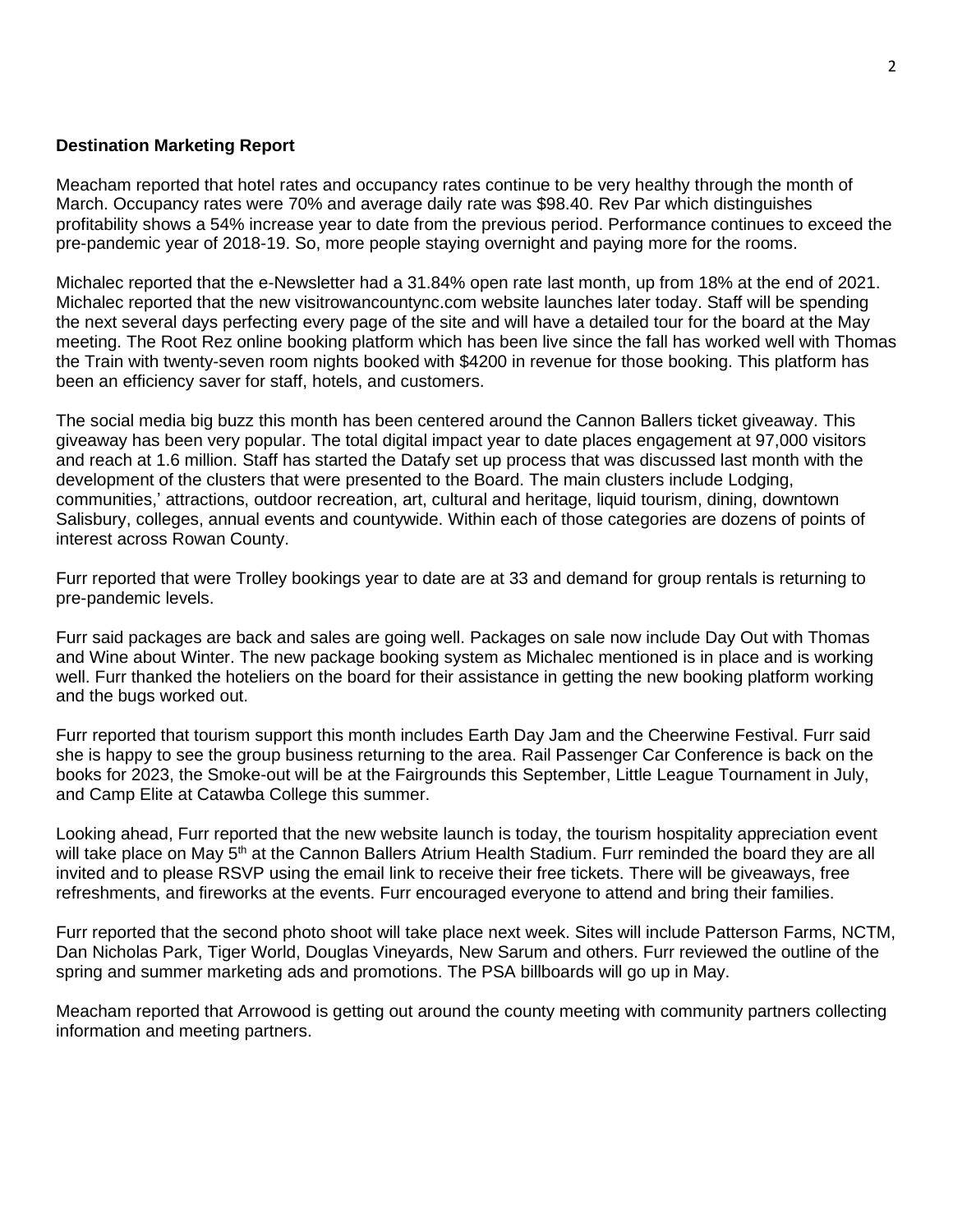#### **Tourism Capital Plan**

Cavanaugh reviewed the detailed outline proposal for future capital tourism projects and a continuation of the efforts of Completion and Connection, Rowan County's 10-year Tourism Master Plan that launched 2012. Cavanaugh briefly reviewed some of the final steps from the Completion and Connection, Rowan County's 10 year Tourism Master Plan and noted that this presentation builds off the successes of the last 10 years.

This detailed outline includes a five-year calendar plan, three strategic imperatives of the plan, the role of the CVB, some budgeting principals, measuring success and the next steps.

Cavanaugh said staff will continue to utilize many of the guiding principles of the first plan

- Building upon destination strengths
- Be authentic to the destination
- Be strategic to the investment
- Support the Brand (new)
- Serve visitor needs
- Provide transparency
- Assess the impact

Cavanaugh reviewed the changes in external environment since Completion and Connection 2012 which include: development of the brand, consolidation of the TDA, growth in hotel rooms and short-term rentals, located between two high growth areas, completion of the widening of I85, substantial increases in construction costs, tremendous increases in outdoor recreation, rise of smartphones, integration of social media into daily life, uncertainty about business travel, and surge in working remote.

#### Success =

- o Increased visitors
- o Increased visitors spending
- o Greater satisfaction with the destination
- o Capitalization on small businesses

Cavanaugh stated that staff will build on the successful plan created in 2012 while developing products that enhance the destination while incorporating the external changes mentioned. Creation of new products that drive destination awareness organically will be important. Staff should identify and execute quick wins and focus the investment of resources. Finally, look at the investment in terms of how it builds the visitor economy.

#### **Three strategic imperatives**

- **Facilitate visitor engagement** 
	- New website
	- County-wide Wayfinding
	- Define the role of the Gateway Lobby
	- Identify and address gaps in connectivity
	- Enhance and expand the destination experience
		- Cheerwine (brand inversion) partnership
		- RailWalk (complimentary asset)
		- Making existing assets stronger
		- Development and investment in outdoor recreation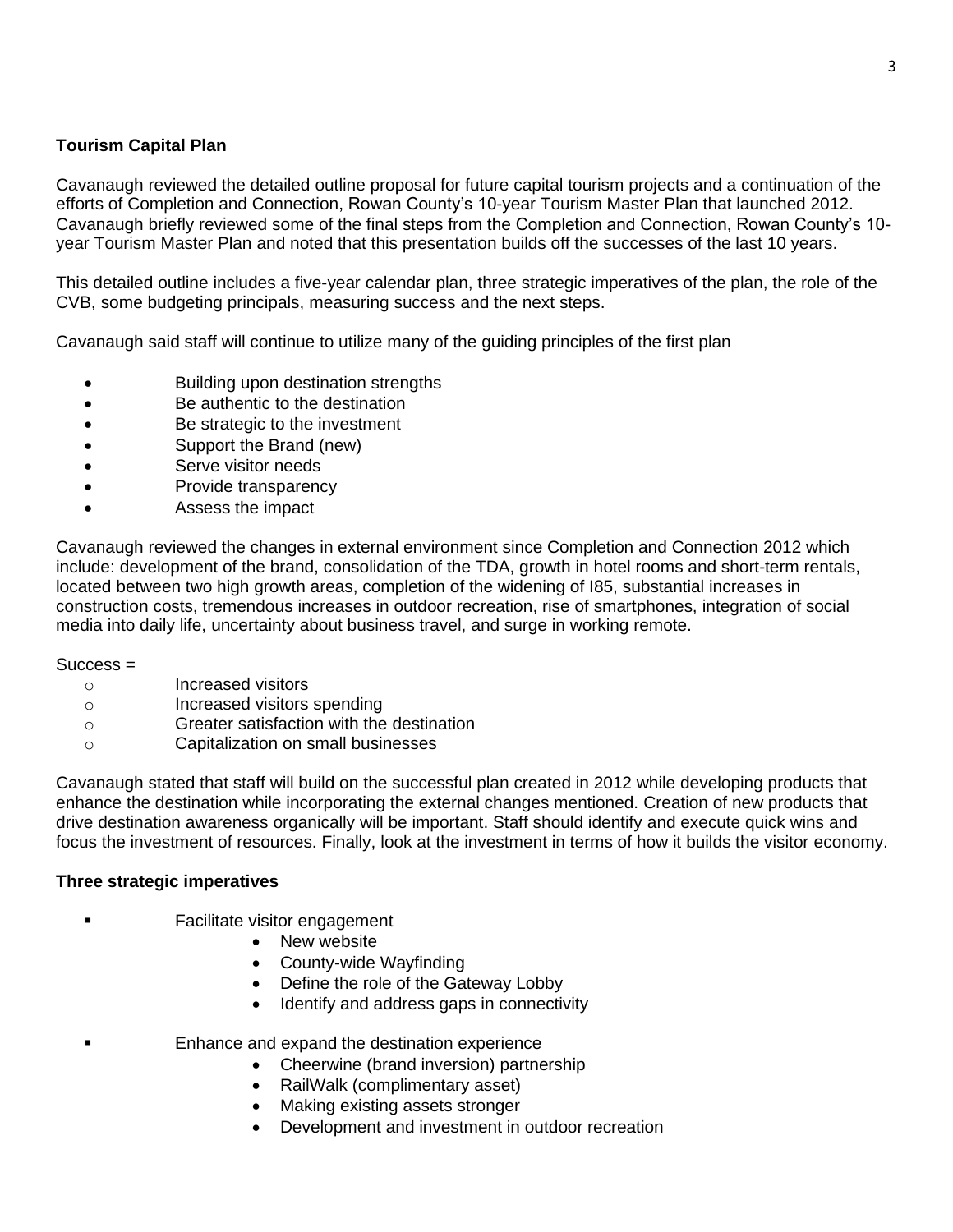- Grow destination awareness organically
	- Development of a plan for social media organic marketing
	- Social media icons
	- Arts grant funds

Due to the uncertain economic conditions effecting building costs, staffing, business travel, supply chain issues Cavanaugh notes challenges for planning the costs of future projects. Any future capital projects will be taken on one at a time. Cavanaugh recommends planning for a target range of 15-25% allocation annually for updated initiatives which works out to \$180,000-\$300,000 at current budget levels. Cavanaugh suggests relaunch of the tourism related capital grant program in part to support many of the initiatives mentioned.

Several quick win capital projects over the next six to eighteen months include the County-wide wayfinding, Gateway Building lobby as the welcome mat, development of the social media Icon program, and identify matching grant opportunities for art related social media icons. Two of these projects are already in planning stages.

#### **Measurements for Success**

Look at what success looks like specifically for Rowan County. Certainly, utilize the Datafy program that staff mentioned earlier as well as develop some specific measurements over the next several months.

Cavanaugh said that over the next couple of months the plan will be put into a specific guide and implementation plan to bring the initiatives covered today to life with specific completion dates associated with each initiative.

The Board thanked Cavanaugh and staff for their continued efforts in developing a new tourism capital plan.

The meeting adjourned at 1:04 pm. Respectfully submitted. Lesley Pullium **SRCVB**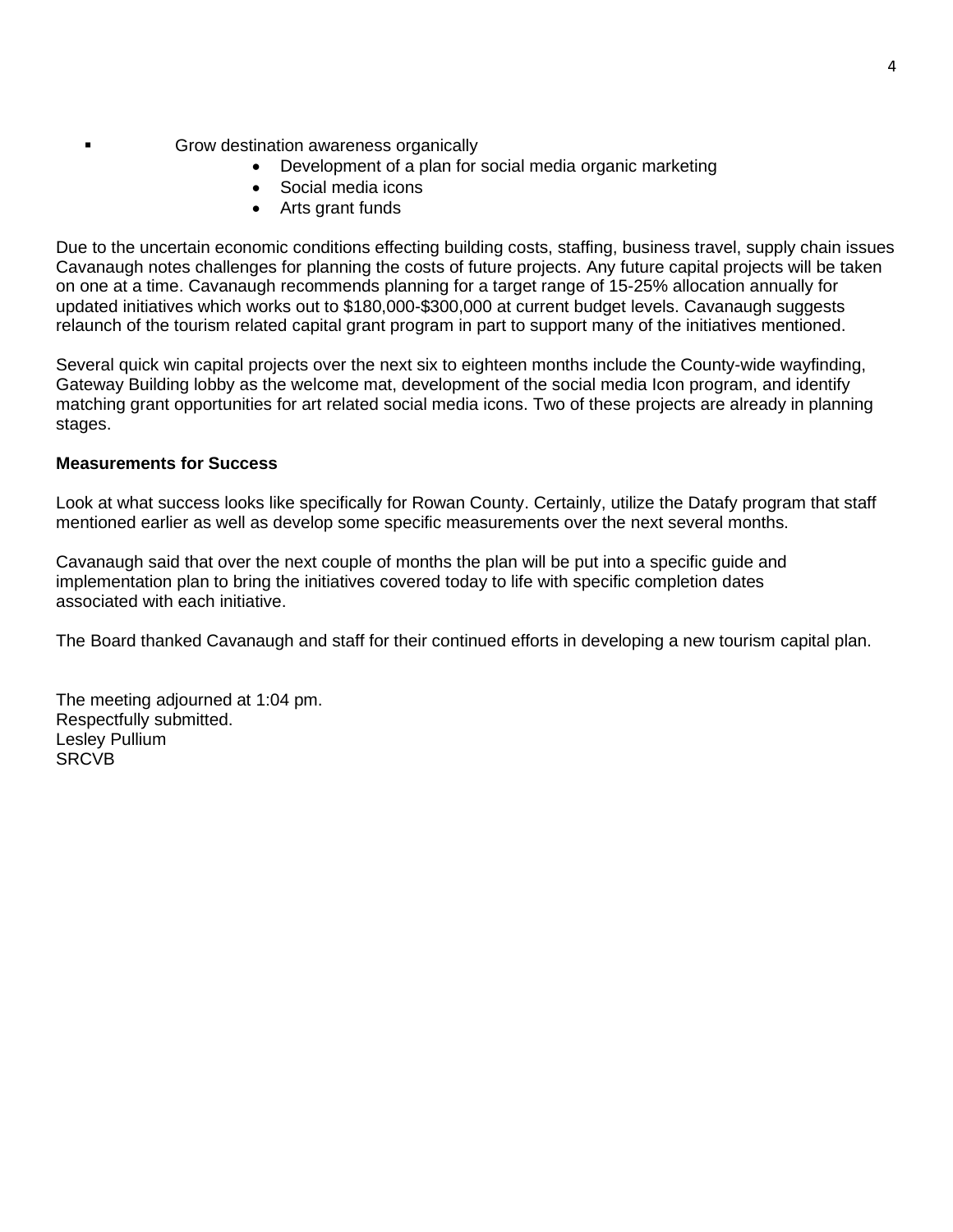

## **FINANCIAL SUMMARY REPORT AS OF 4-30-2022**

#### **Report Date: May 12, 2022**

**\*The Tourism Authority utilizes modified accrual-based accounting in accordance with GASB. Year to date expenses typically run about 6 weeks ahead of year-to-date revenues. \***

#### **Fiscal Year 2021-2022 Statement of Activities: Highlights as of 04-30-2022**

- Occupancy tax revenues as of 4-30-2022 for fiscal year 2021-22 equal \$1,028,736 through April 30, 2022 and are 33% ahead of the 2021-22 initial budget projections.
	- $\circ$  March 2022 occupancy tax collections were 36% higher than March 2021, were 22% higher than March 2019.
	- $\circ$  March 2022 occupancy taxes were the highest monthly collection on record for the month of March, eclipsing the previous March record set in 2019.
	- o April occupancy taxes are projected to come in at \$116,000
- As of 5-4-22 fiscal year to date revenue is ahead of expenses by \$242,934

#### **Balance Sheet: Summary as of 04-30-2022**

- Total Current Assets equaled \$542,136 an increase of \$38,075 since the last report.
- Accounts Receivables equaled \$226,677 consisting of March and April occ. taxes.
- Cash on hand as of 04-30-2022 equaled \$315,459 an increase of \$14,983.
- Unrestricted cash on hand has increased by \$148,355 since the start of the fiscal year.
- Total assets equaled \$3,302,547 as of 03-31-2022.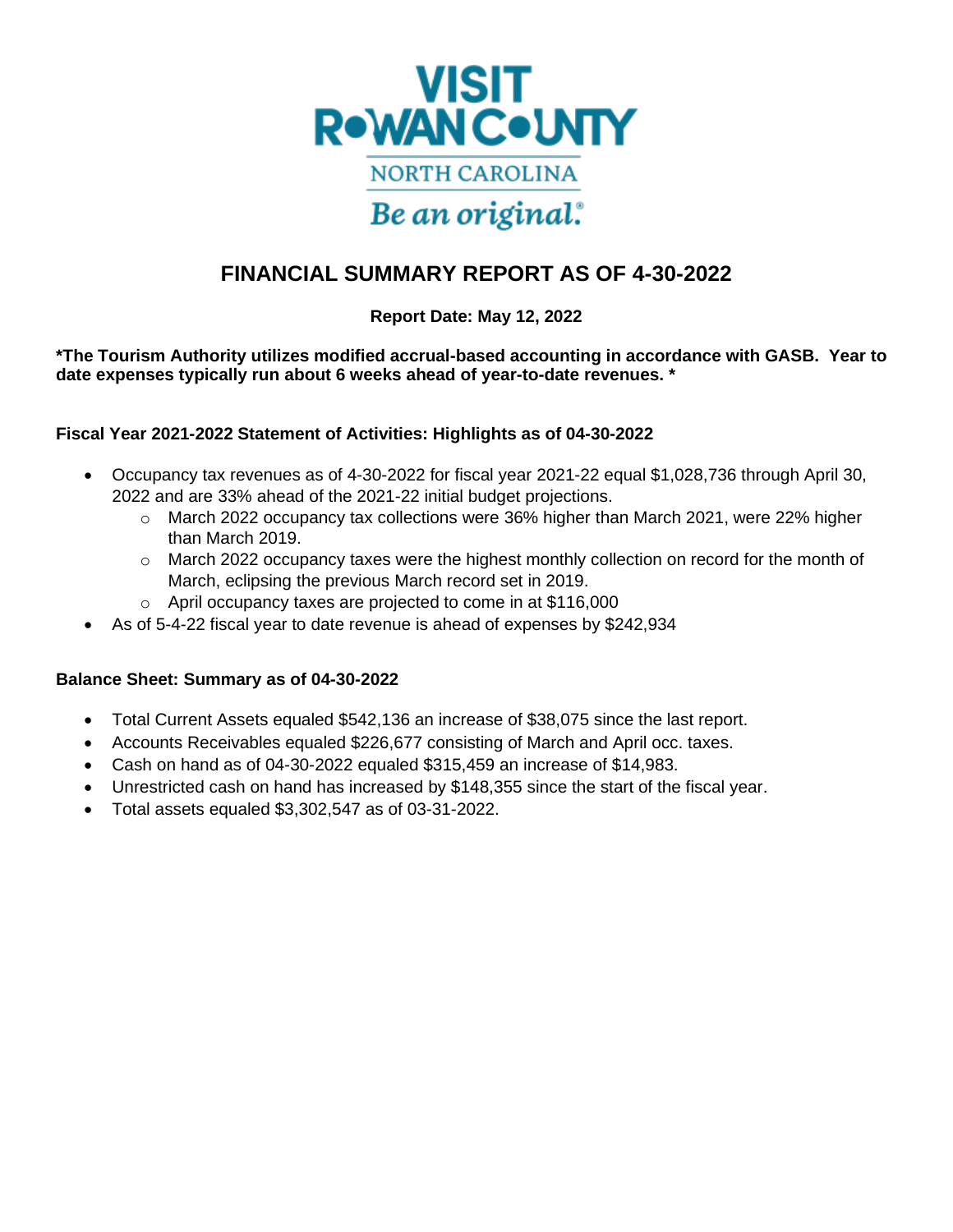| <b>MONTH</b>             | FY17-18      | FY18-19        | <b>%CHNG</b> | FY19-20          | %CHNG    | FY20-21          | %CHNG       | FY21-22    | %CHNG |
|--------------------------|--------------|----------------|--------------|------------------|----------|------------------|-------------|------------|-------|
| July                     | 72,999.06    | 82,827.79      | 13.5%        | 85,062.04        | 2.7%     | 61,737.08        | $-27.4%$    | 105,514.79 | 70.9% |
| August                   | 76,010.73    | 84,227.53      | 10.8%        | 87,388.13        | 3.8%     | 66,399.96        | $-24.0%$    | 99,851.17  | 50.4% |
| September                | 74,220.99    | 88,060.74      | 18.6%        | 89,694.58        | 1.9%     | 78,562.08        | $-12.4%$    | 100,792.04 | 28.3% |
| <b>Quarter Total</b>     | 223,230.78   | 255,116.06     | 14.3%        | 262,144.75       | 2.8%     | 206,699.12       | $-21.2%$    | 306,158.00 | 48.1% |
| October                  | 92,286.61    | 101,229.40     | 9.7%         | 113,427.41       | 12.0%    | 76,794.51        | $-32.3%$    | 115,324.55 | 50.2% |
| November                 | 79,174.98    | 84,418.19      | 6.6%         | 97,848.24        | 15.9%    | 60,357.00        | $-38.3%$    | 102,438.16 | 69.7% |
| December                 | 68,584.25    | 74,894.47      | 9.2%         | 79,686.64        | 6.4%     | 64,749.41        | $-18.7%$    | 95,874.73  | 48.1% |
| <b>Quarter Total</b>     | 240,045.84   | 260,542.06     | 8.5%         | 290,962.29       | 11.7%    | 201,900.92       | $-30.6%$    | 313,637.44 | 55.3% |
| January                  | 64,114.21    | 72,190.74      | 12.6%        | 80,100.88        | 11.0%    | 56,291.87        | $-29.7%$    | 96,918.80  | 72.2% |
| February                 | 68,703.79    | 74,900.88      | 9.0%         | 87,894.99        | 17.3%    | 62,049.03        | $-29.4%$    | 94,530.61  | 52.3% |
| March                    | 84,759.62    | 93,890.99      | 10.8%        | 62,149.01        | $-33.8%$ | 84,372.26        | 35.8%       | 114,826.05 | 36%   |
| <b>Quarter Total</b>     | 217,577.62   | 240,982.61     | 10.8%        | 230,144.88       | $-4.5%$  | 202,713.16       | $-11.9%$    | 306,275.46 | 51.1% |
| April                    | 92,168.35    | 97,300.73      | 5.6%         | 39,870.97        | $-59.0%$ | 90,628.43        | 127.3%      |            |       |
| May                      | 89,394.40    | 92,104.89      | 3.0%         | 50,585.59        | $-45.1%$ | 97,167.69        | 92.1%       |            |       |
| June                     | 85,776.47    | 92,254.88      | 7.6%         | 56,142.85        | $-39.1%$ | 102,792.30       | 83.1%       |            |       |
| <b>Quarter Total</b>     | 267,339.22   | 281,660.50     | 5.4%         | 146,599.41       | -48.0%   | 290,588.42       | 98.2%       |            |       |
| <b>Adjmts Penalities</b> |              |                |              |                  |          |                  |             |            |       |
| <b>Penalities</b>        |              |                |              |                  |          |                  |             |            |       |
| <b>Year Total</b>        | \$948,193.46 | \$1,038,301.23 | 9.5%         | 929,851.33<br>\$ | $-10.4%$ | \$<br>901,901.62 | $-3.0\%$ \$ | 926,070.90 |       |

#### **Rowan County Occupancy Tax Receipts Collected (GROSS)**

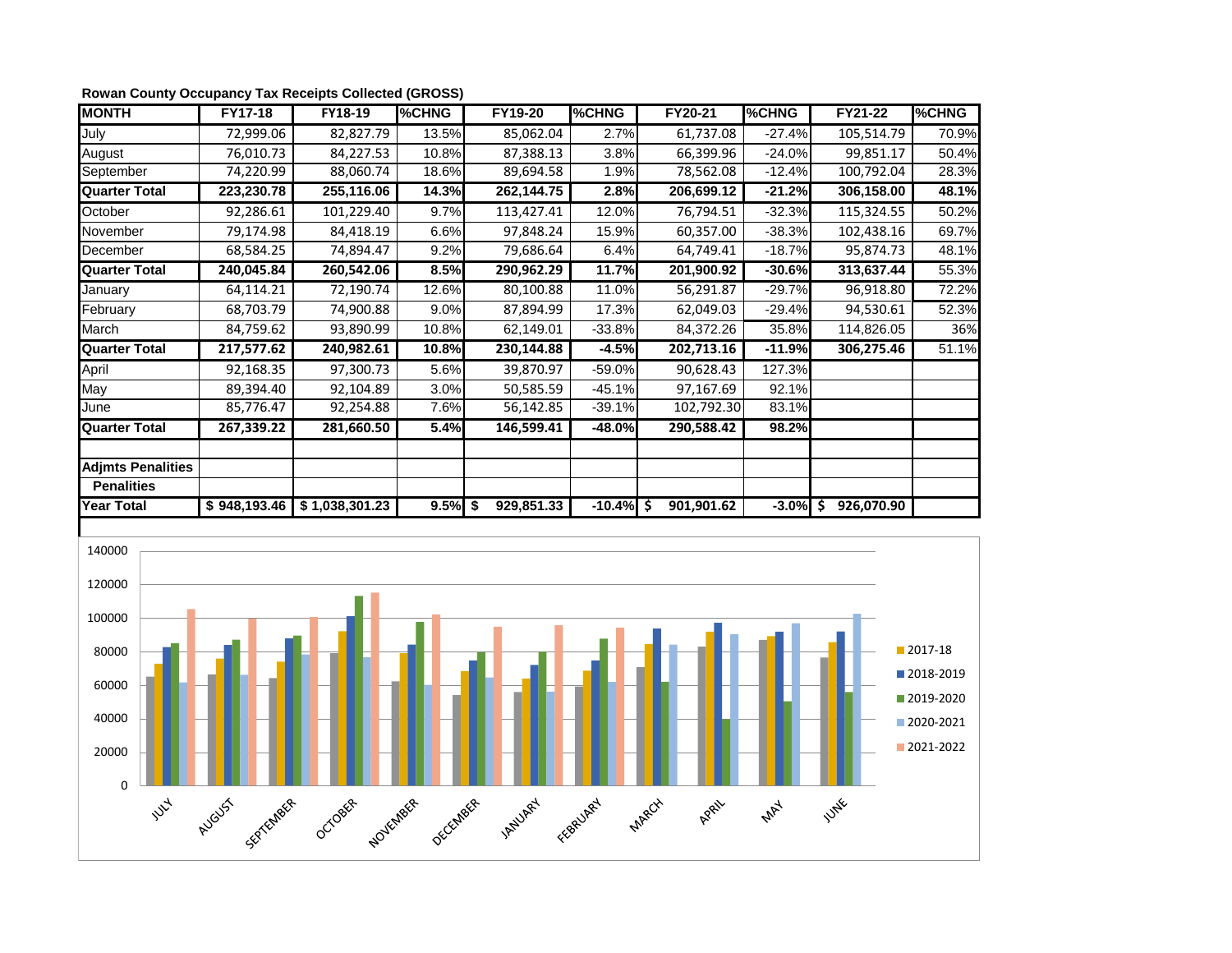## **Rowan County Tourism Development Authority<br>Statement of Financial Position** As of April 30, 2022

|                                   | Apr 30, 22    |
|-----------------------------------|---------------|
| <b>ASSETS</b>                     |               |
| <b>Current Assets</b>             |               |
| <b>Checking/Savings</b>           |               |
| 1052 · F&M Bank-Operating 9224    | 27,677.79     |
| 1020 · Petty cash                 | 16.83         |
| 1050 · First Bank checking #0436  | 37,602.12     |
| 1065 · NC Capital Mgmt Trust      | 25,005.44     |
| 1070 - First Bank MM account-4509 | 225,156.89    |
| <b>Total Checking/Savings</b>     | 315,459.07    |
| <b>Accounts Receivable</b>        |               |
| 1201 · Accounts Receivable        | 226,677.79    |
| <b>Total Accounts Receivable</b>  | 226,677.79    |
| <b>Total Current Assets</b>       | 542,136.86    |
| <b>Fixed Assets</b>               |               |
| <b>1503 - RAILWALK PAVILION</b>   | 506,594.36    |
| $1501 \cdot$ Land                 | 250,604.00    |
| 1500 · Building                   | 2,098,436.00  |
| 1505 · Computers                  | 13,223.52     |
| 1510 - Furniture & fixtures       | 51,529.00     |
| 1515 · Office equipment           | 23,278.13     |
| 1516 · Trolley cars               | 319,880.00    |
| 1990 · Accumulated depreciation   | $-515,808.81$ |
| <b>Total Fixed Assets</b>         | 2,747,736.20  |
| <b>Other Assets</b>               |               |
| 1900 · Pension Asset              | 12,674.00     |
| <b>Total Other Assets</b>         | 12,674.00     |
| <b>TOTAL ASSETS</b>               | 3,302,547.06  |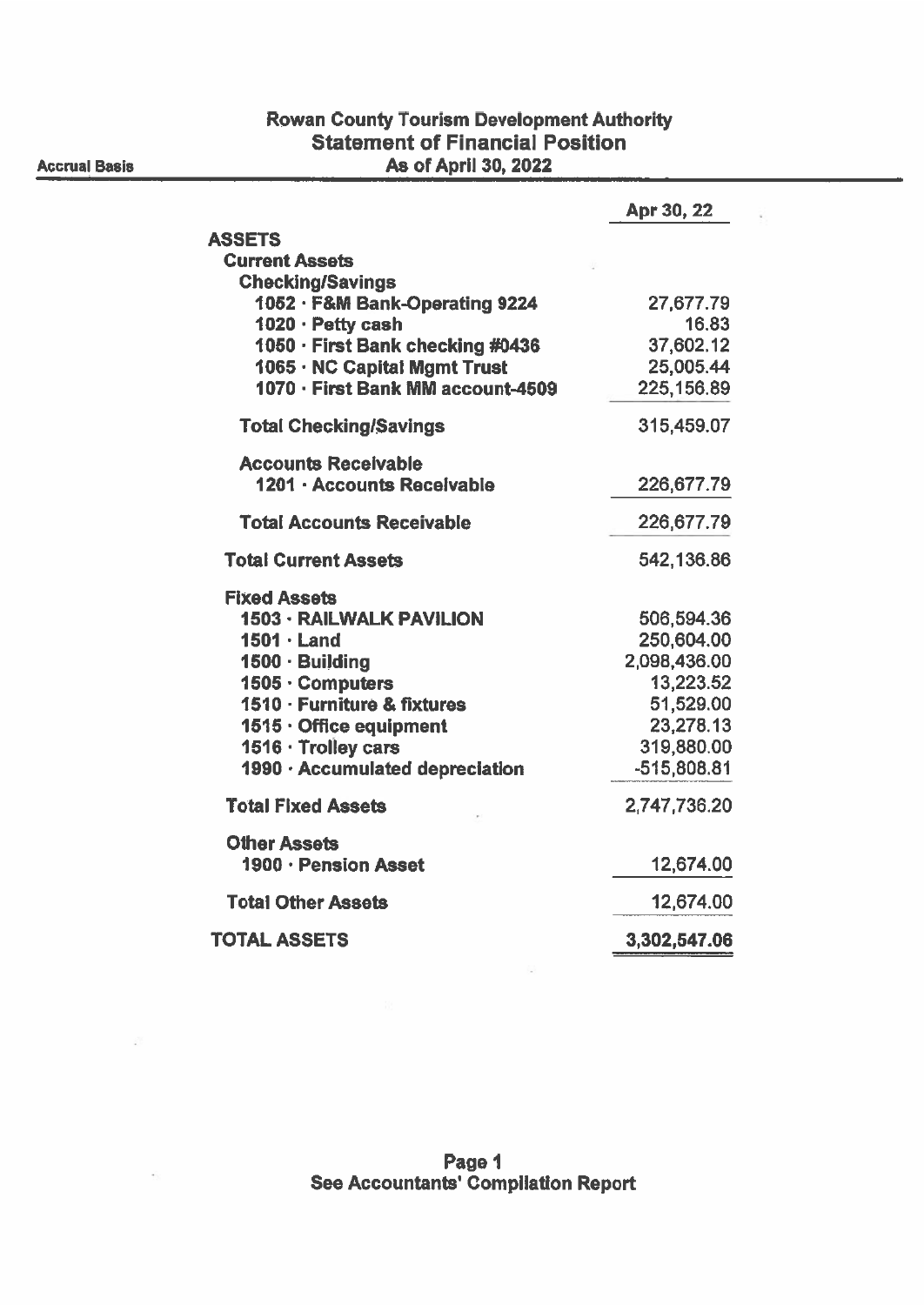### **Rowan County Tourism Development Authority Statement of Financial Position** As of April 30, 2022

|                                                       | Apr 30, 22          |
|-------------------------------------------------------|---------------------|
| <b>LIABILITIES &amp; EQUITY</b>                       |                     |
| <b>Liabilities</b>                                    |                     |
| <b>Current Liabilities</b>                            |                     |
| <b>Other Current Liabilities</b>                      |                     |
| 234 · 457b Withholdings                               | 238.46              |
| 2039 · United Way<br>2033 · State withholding payable | $-800.00$<br>190.00 |
| 2035 · Retirement withholding                         | 286.16              |
| 2100 · Payroll Liabilities                            | 2,008.67            |
| <b>Total Other Current Liabilities</b>                | 1,923.29            |
| <b>Total Current Liabilities</b>                      | 1,923.29            |
| <b>Long Term Liabilities</b>                          |                     |
| 2700 · Pension Deferrals                              | 20,011.00           |
| <b>Total Long Term Liabilities</b>                    | 20,011.00           |
| <b>Total Liabilities</b>                              | 21,934.29           |
| <b>Equity</b>                                         |                     |
| 3075 · Current yr reclass Asset/Liab                  | 350,000.00          |
| 3050 · Investment in fixed assets                     | 2,397,736.00        |
| 3100 · Fund balance                                   | 154,914.16          |
| 3105 · Restricted Fund Balance                        | 112,820.00          |
| <b>Net Income</b>                                     | 265,142.61          |
| <b>Total Equity</b>                                   | 3,280,612.77        |
| <b>TOTAL LIABILITIES &amp; EQUITY</b>                 | 3,302,547.06        |
|                                                       |                     |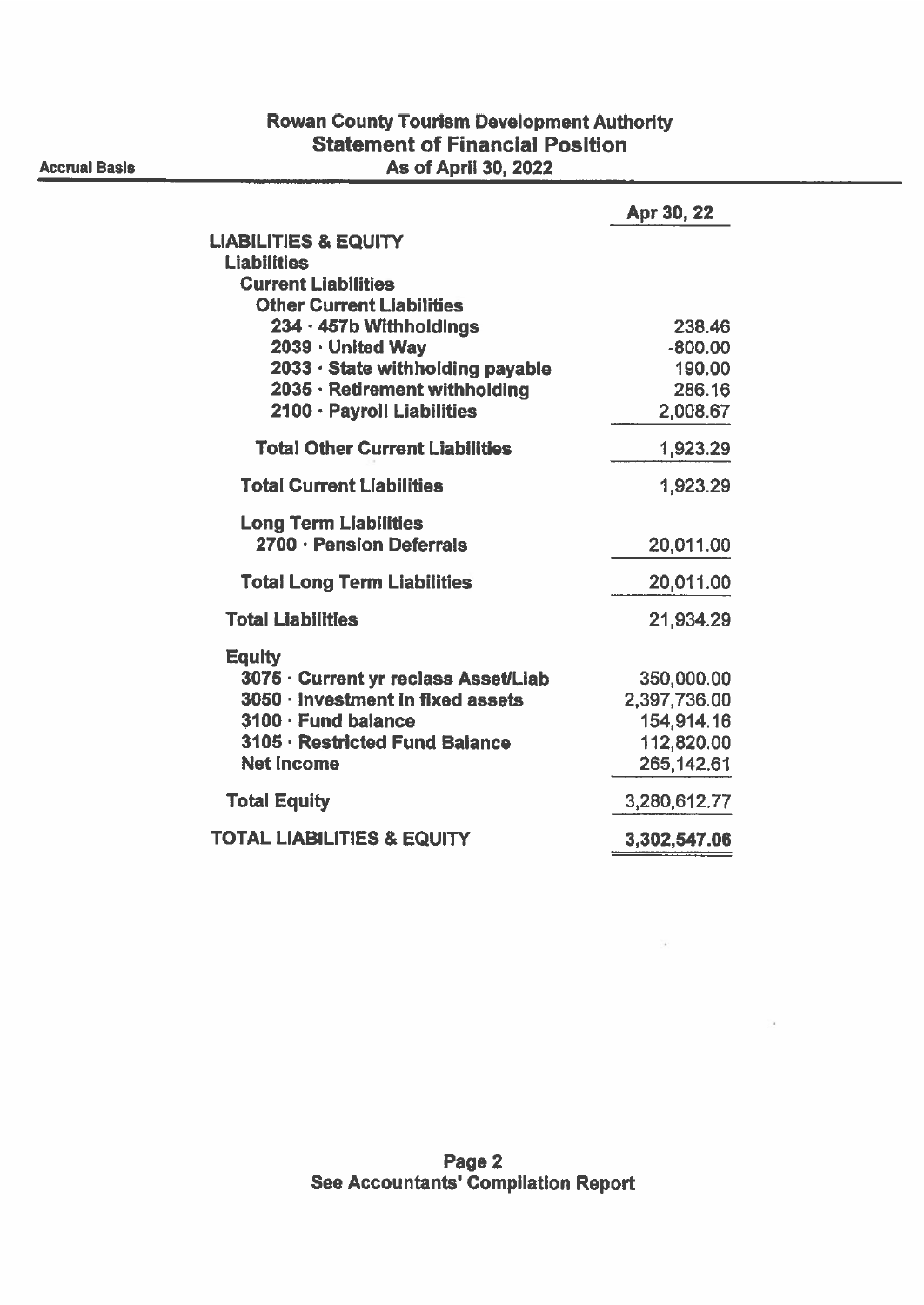#### **Rowan County Tourism Development Authority Statement of Activities April 2022**

**Apr 22 Jul '21 - Apr 22 Ordinary Income/Expense** Income 4350 · Tourism ARP Funding  $0.00$ 627.466.33 4070 · Misc and Ticket Sales 19.55 181.50 4060 · Holidav Caravan Parade  $0.00$ 63.903.78 4010 · Occupancy taxes 116,677.79 1,028,736.46 4000 · Trolley Operations 750.00 20.476.20 4300 · Gateway Building Revenue 15,782.94 86.625.78 4025 - Partner Services 6.112.40 53.524.81 4045 - Other Revenue 12,625,08 12,625.08 **Total Income** 1,893,539.94 151.967.76 **Gross Profit** 151.967.76 1.893.539.94 **Expense** 6001 · ARP Grants  $0.00$ 152.483.32 6501 · Tourism Capital Projects 4.887.50 434,371.03 6510 · Hollday Caravan Parade Expense  $0.00.$ 54.728.78 60001 · Marketing & Visitor Services 6135 - Salisbury-Rowan CVB 66,229.58 782,021.36  $0.00$ 3,500.00 6140 · Destination Mktg Programs/Ser 6465 - Troilev  $0.00$ 2.351.73  $0.00$ 115.92 6165 • Marketing Supplies & Equipment 6070 - Miscellaneous 239.00 2,695.00 Total 60001 · Marketing & Visitor Services 66,468.58 790,684.01 60002 · Operations & Administration 6010 - RCTDA Operations Staff 4.769.24 34,336.89 6025 · Payroll taxes and unemployment 337.78 2,475.50 6030 · Retirement 784.06 5,078.65  $-67.62$ 6020 · Health Benefits 3,176,66 6040 · Worker's comp insurance  $0.00$ 459.00 6105 - Professional Services 2.250.00 13.862.62 6600 · Gateway Building Expenses 34,758.71 136,740.87 Total 60002 · Operations & Administration 42,832.17 196,130.19 **Total Expense** 114,188.25 1,628,397.33 **Net Ordinary Income** 37,779.51 265, 142.61 **Net Income** 37,779.51 265, 142.61

**Accrual Basis**